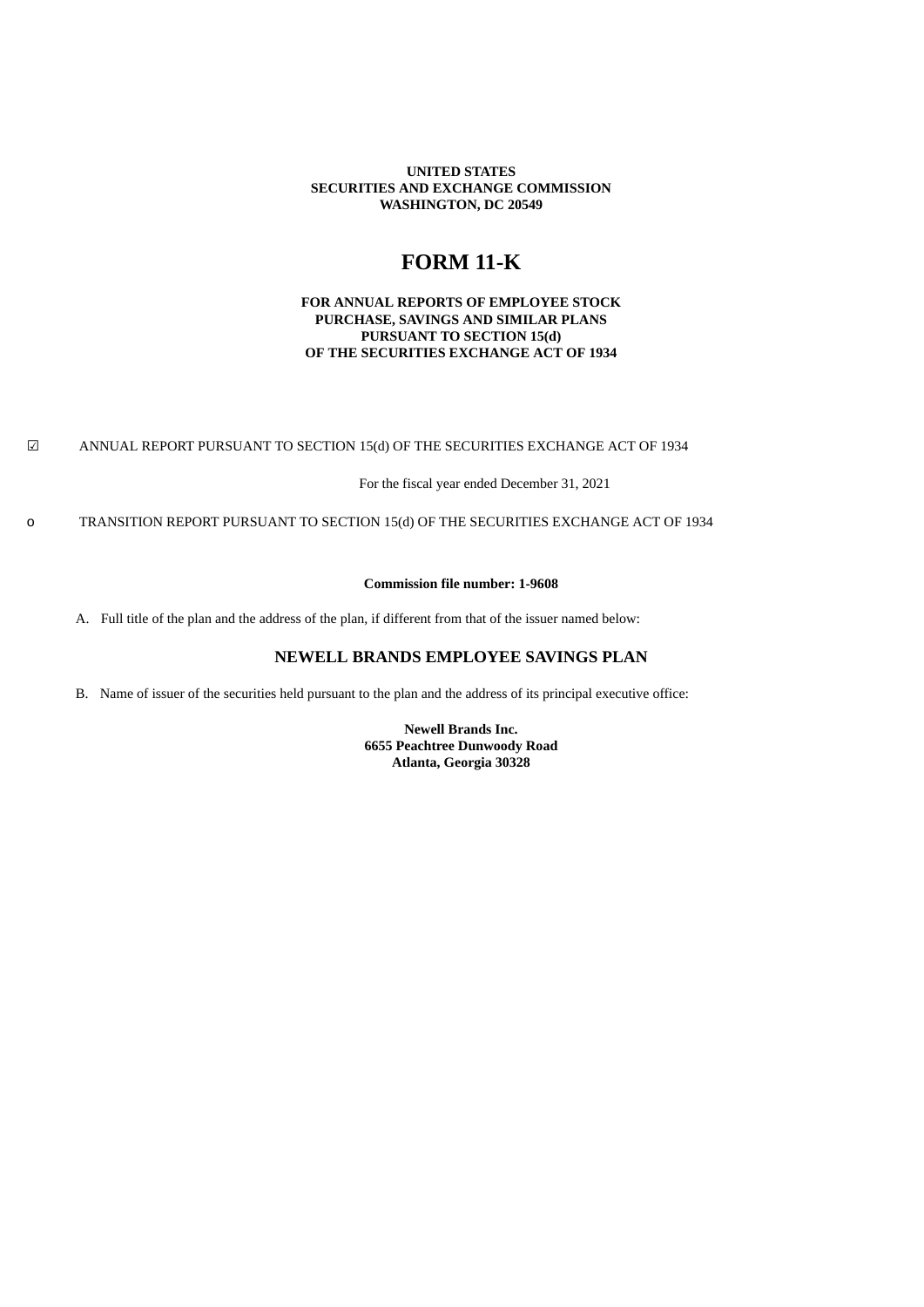<span id="page-1-0"></span>

|                                                                  | Page Number |
|------------------------------------------------------------------|-------------|
| <b>Report of Independent Registered Public Accounting Firm</b>   |             |
| <b>Financial Statements</b>                                      |             |
| <b>Statements of Net assets Available for Benefits</b>           |             |
| <b>Statement of Changes in Net Assets Available for Benefits</b> |             |
| <b>Notes to Financial Statements</b>                             |             |
| Schedule H, Line 4i - Schedule of Assets (Held at End of Year)   |             |
| <b>Index to Exhibits</b>                                         | 13          |
| <b>Signatures</b>                                                |             |
|                                                                  |             |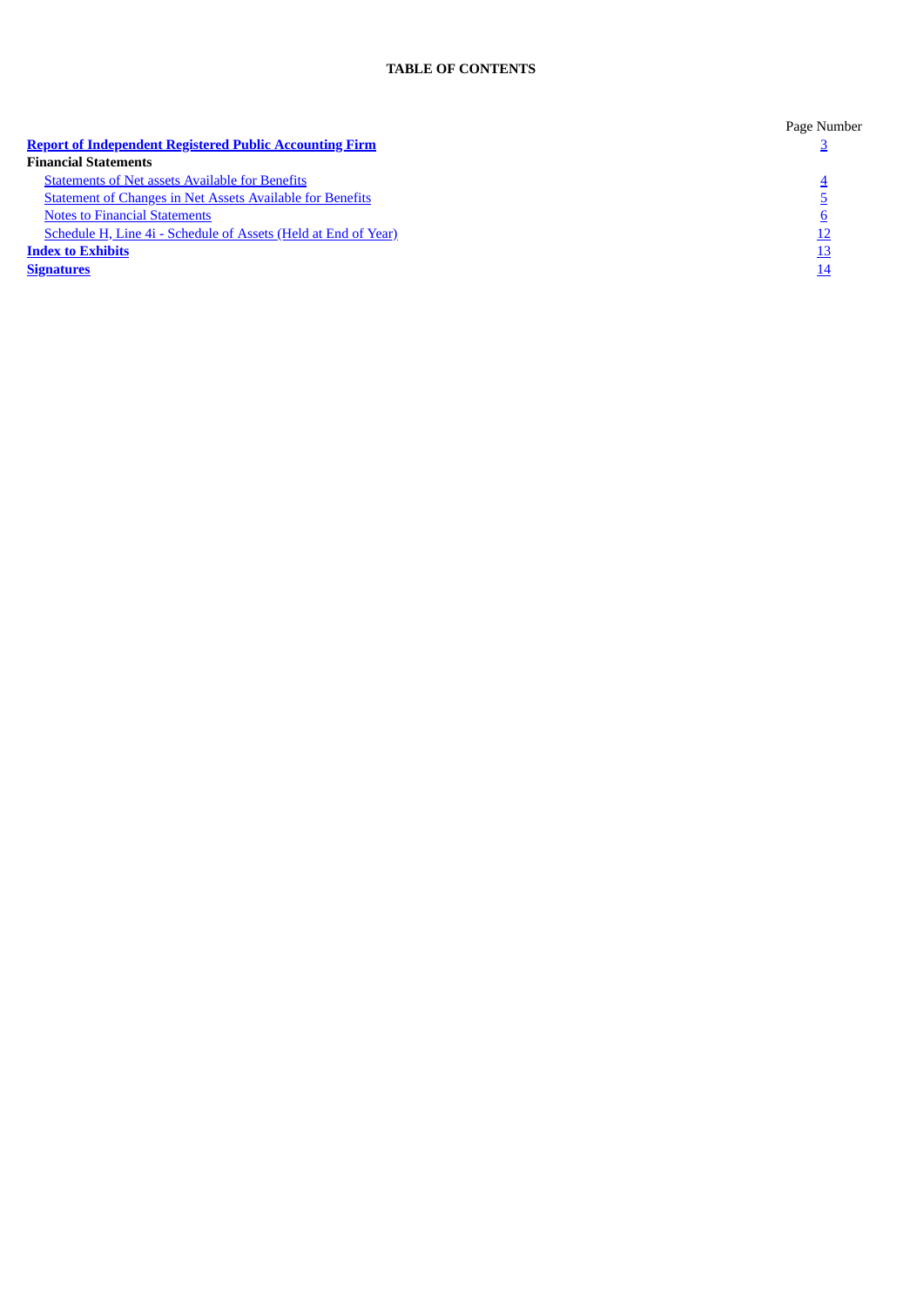#### **Report of Independent Registered Public Accounting Firm**

Plan Administrator and Plan Participants Newell Brands Employee Savings Plan Atlanta, Georgia

#### *Opinion on the Financial Statements*

We have audited the accompanying statements of net assets available for benefits of Newell Brands Employee Savings Plan (the Plan) as of December 31, 2021 and 2020, the related statement of changes in net assets available for benefits for the year ended December 31, 2021, and the related notes (collectively referred to as the "financial statements"). In our opinion, the financial statements referred to above present fairly, in all material respects, the net assets available for benefits of Newell Brands Employee Savings Plan as of December 31, 2021 and 2020, and the changes in net assets available for benefits for the year ended December 31, 2021 in conformity with accounting principles generally accepted in the United States of America.

#### *Basis of Opinion*

These financial statements are the responsibility of the Plan's management. Our responsibility is to express an opinion on these financial statements based on our audits.

We are a public accounting firm registered with the Public Company Accounting Oversight Board (United States) ("PCAOB") and are required to be independent with respect to the Plan in accordance with the U.S. federal securities laws and the applicable rules and regulations of the Securities and Exchange Commission and the PCAOB.

We conducted our audits in accordance with the standards of the PCAOB. Those standards require that we plan and perform the audits to obtain reasonable assurance about whether the financial statements are free of material misstatement, whether due to error or fraud. The Plan is not required to have, nor were we engaged to perform, an audit of its internal control over financial reporting. As part of our audits we are required to obtain an understanding of internal control over financial reporting but not for the purpose of expressing an opinion on the effectiveness of the Plan's internal control over financial reporting. Accordingly, we express no such opinion.

Our audits included performing procedures to assess the risks of material misstatement of the financial statements, whether due to error or fraud, and performing procedures that respond to those risks. Such procedures included examining, on a test basis, evidence regarding the amounts and disclosures in the financial statements. Our audits also included evaluating the accounting principles used and significant estimates made by management, as well as evaluating the overall presentation of the financial statements. We believe that our audits provide a reasonable basis for our opinion.

#### **Report on Supplemental Information**

The supplemental information in the accompanying schedule of assets (held at end of year) as of December 31, 2021, has been subjected to audit procedures performed in conjunction with the audit of the Plan's financial statements. The supplemental schedule is the responsibility of the Plan's management. Our audit procedures included determining whether the supplemental schedule reconciles to the financial statements or the underlying accounting and other records, as applicable, and performing procedures to test the completeness and accuracy of the information presented in the supplemental schedule. In forming our opinion on the supplemental schedule, we evaluated whether the supplemental schedule, including its form and content, is presented in conformity with the Department of Labor's Rules and Regulations for Reporting and Disclosure under the *Employee Retirement Income Security Act of 1974*. In our opinion, the supplemental information in the accompanying schedule is fairly stated, in all material respects, in relation to the basic financial statements taken as a whole.

/s/ BKD, LLP **BKD, LLP**

We have served as the Plan's auditor since 2018.

<span id="page-2-0"></span>Indianapolis, Indiana May 26, 2022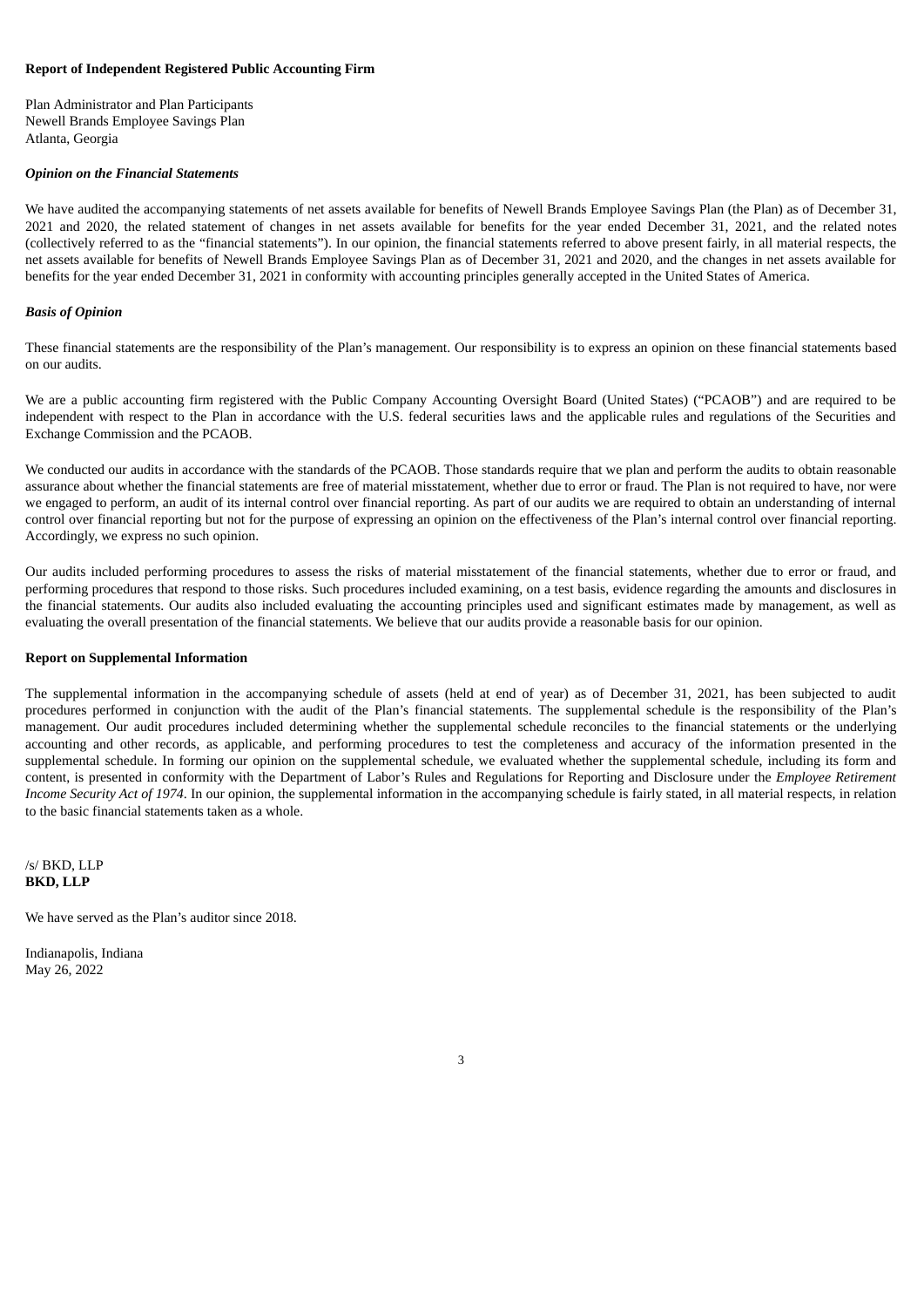### **Newell Brands Employee Savings Plan Statements of Net Assets Available for Benefits**

|                                     | December 31, |               |    |               |
|-------------------------------------|--------------|---------------|----|---------------|
|                                     | 2021         |               |    | 2020          |
| <b>Assets</b>                       |              |               |    |               |
| Investments, at fair value          | \$           | 1,975,158,897 | S  | 1,824,755,866 |
| Notes receivables from participants |              | 18,104,697    |    | 19,222,680    |
| <b>Total assets</b>                 |              | 1,993,263,594 |    | 1,843,978,546 |
|                                     |              |               |    |               |
| <b>Liabilities</b>                  |              |               |    |               |
| Administrative expenses payable     |              | 109,294       |    | 64,001        |
| <b>Total liabilities</b>            |              | 109,294       |    | 64,001        |
|                                     |              |               |    |               |
| Net assets available for benefits   | \$           | 1,993,154,300 | \$ | 1,843,914,545 |

<span id="page-3-0"></span>*See accompanying Notes to Financial Statements*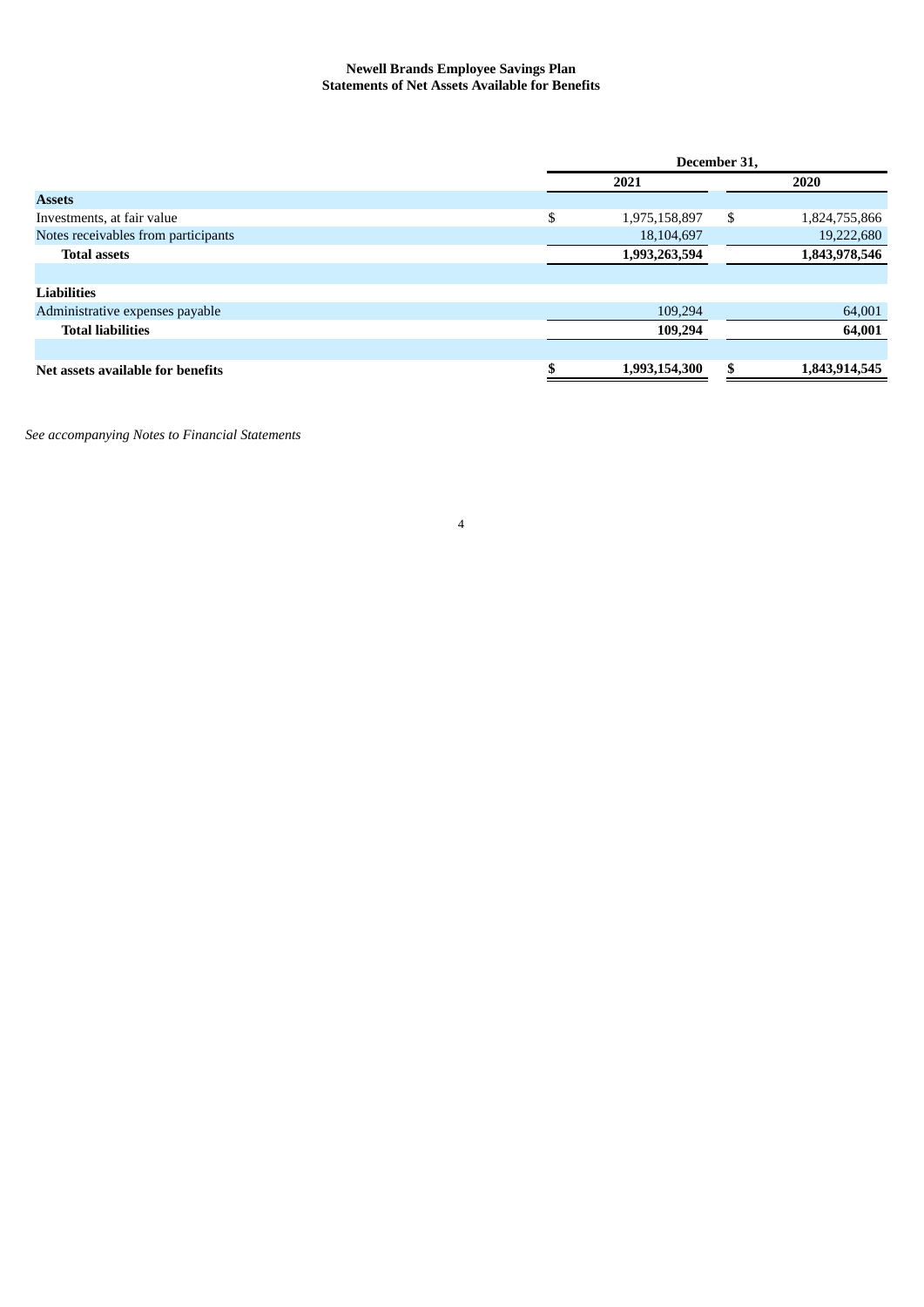## **Newell Brands Employee Savings Plan Statement of Changes in Net Assets Available for Benefits**

|                                                       |    | <b>Year Ended December 31,</b><br>2021 |
|-------------------------------------------------------|----|----------------------------------------|
| <b>Investment income:</b>                             |    |                                        |
| Net appreciation in fair value of investments         | \$ | 209,421,503                            |
| Interest, dividends and other                         |    | 9,274,983                              |
| Total investment income                               |    | 218,696,486                            |
| Interest income on notes receivable from participants |    | 1,014,564                              |
| Contributions:                                        |    |                                        |
| Participant                                           |    | 56,932,712                             |
| Employer                                              |    | 36,190,129                             |
| Rollover                                              |    | 10,342,650                             |
| <b>Total contributions</b>                            |    | 103,465,491                            |
| <b>Total additions</b>                                |    | 323,176,541                            |
| Deductions:                                           |    |                                        |
| Benefits paid to participants                         |    | 172,291,996                            |
| Administrative expenses                               |    | 1,644,790                              |
| <b>Total deductions</b>                               |    | 173,936,786                            |
|                                                       |    |                                        |
| Net increase                                          |    | 149,239,755                            |
| Net assets available for benefits - beginning of year |    | 1,843,914,545                          |
| Net assets available for benefits - end of year       | 5  | 1,993,154,300                          |

<span id="page-4-0"></span>*See accompanying Notes to Financial Statements*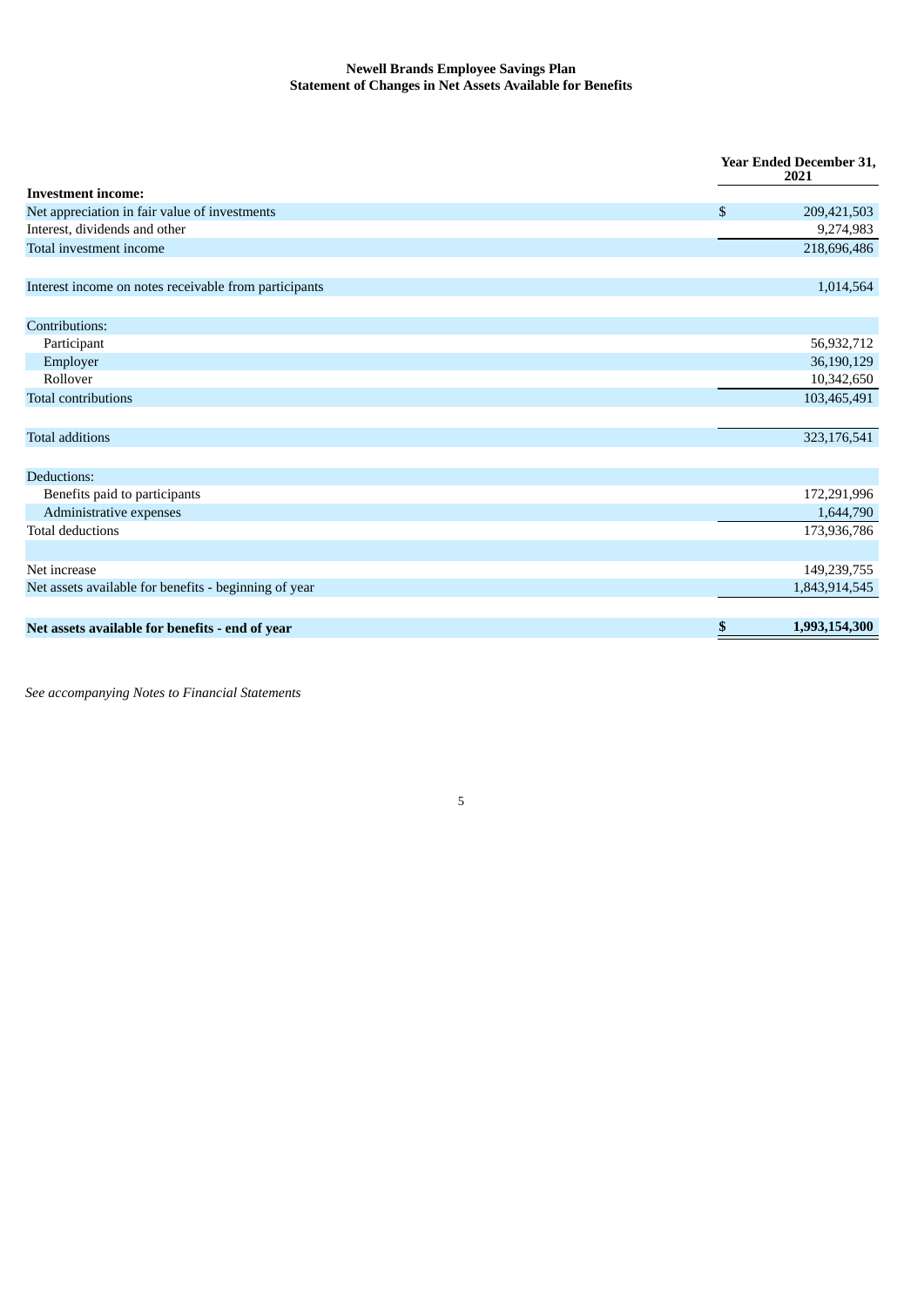#### **Newell Brands Employee Savings Plan Notes to Financial Statements December 31, 2021 and 2020**

#### <span id="page-5-0"></span>**Note 1. Description of the Plan**

The following description of the Newell Brands Employee Savings Plan (the "Plan") provides only general information. Participants should refer to the Summary Plan Description document and Plan document for a more complete description of the Plan's provisions.

#### **General**

The Plan is a defined contribution plan administered by the Newell Operating Company ("NOC") U.S. Benefits Administration Committee (the "Plan Administrator"), which was appointed by the NOC Global Benefits Oversight Committee, a committee appointed by the Board of Directors of NOC, a subsidiary of Newell Brands Inc. The Plan is subject to the provisions of the Employee Retirement Income Security Act of 1974, as amended ("ERISA").

#### **Eligibility**

Certain employees of NOC and of its affiliated companies that have adopted the Plan (collectively, the "Company") are eligible to participate in the Plan. Generally, eligible employees, other than retail employees of the Yankee Candle Company (as determined under the Plan document) and "Temporary Employees" (as defined by the Plan document), are eligible to commence participating in the Plan upon their date of hire. Eligible retail employees of the Yankee Candle Company and, generally, Temporary Employees may commence participating in the Plan after completing one "Year of Eligibility Service" as defined by the Plan document.

#### **Contributions**

Subject to legal and Plan limits, participants may elect to contribute up to 75% of their "Covered Pay", as defined by the Plan document, to the Plan as pretax contributions and/or after-tax Roth contributions (collectively "Elective Deferral Contributions"). The Company makes a matching contribution each payroll period in an amount determined as follows:

- with respect to a participant who is a non-collectively bargained employee or a "NUK Bargained Employee" (as such term is defined by the Plan document), 100% of the first 6% of Covered Pay for such payroll period that is contributed by the participant as an Elective Deferral Contribution, and
- with respect to a participant who is a "Muncie Bargained Employee" (as such term is defined by the Plan document), 100% of the first 4% of Covered Pay for such payroll period that is contributed by the participant as an Elective Deferral Contribution.

The Plan also accepts rollover contributions of amounts attributable to pre-tax contributions and after-tax Roth contributions from other employer taxqualified plans.

#### **Participant Accounts**

Separate accounts are maintained for each participant. Each participant's account is credited with the participant's Elective Deferral Contributions, Company matching contributions and investment earnings (which are net of investment management expenses). Participant accounts are assessed a quarterly fixed fee as consideration for services provided by the trustee and recordkeeper and to pay other Plan administrative expenses. Transaction specific fees, such as loan origination, brokerage and shipping fees, are also directly assessed against the account of the participant initiating the transaction.

#### **Vesting and Forfeitures**

Participants are immediately vested in the portion of their Plan account that is attributable to their own Elective Deferral Contributions and the Company's matching contributions. Prior to January 1, 2018, the Company's matching contributions for certain legacy defined contributions plans became 100% vested when the employee has rendered the requisite vesting service, as defined by the respective plan. Forfeitures may be used to pay Plan expenses and reduce Company matching contributions. Forfeitures available for future use were \$27,462 and \$71,255 as of December 31, 2021 and 2020, respectively. For 2021, forfeitures of \$172,539 and \$223,327 were used to pay Plan expenses and reduce employer contributions, respectively.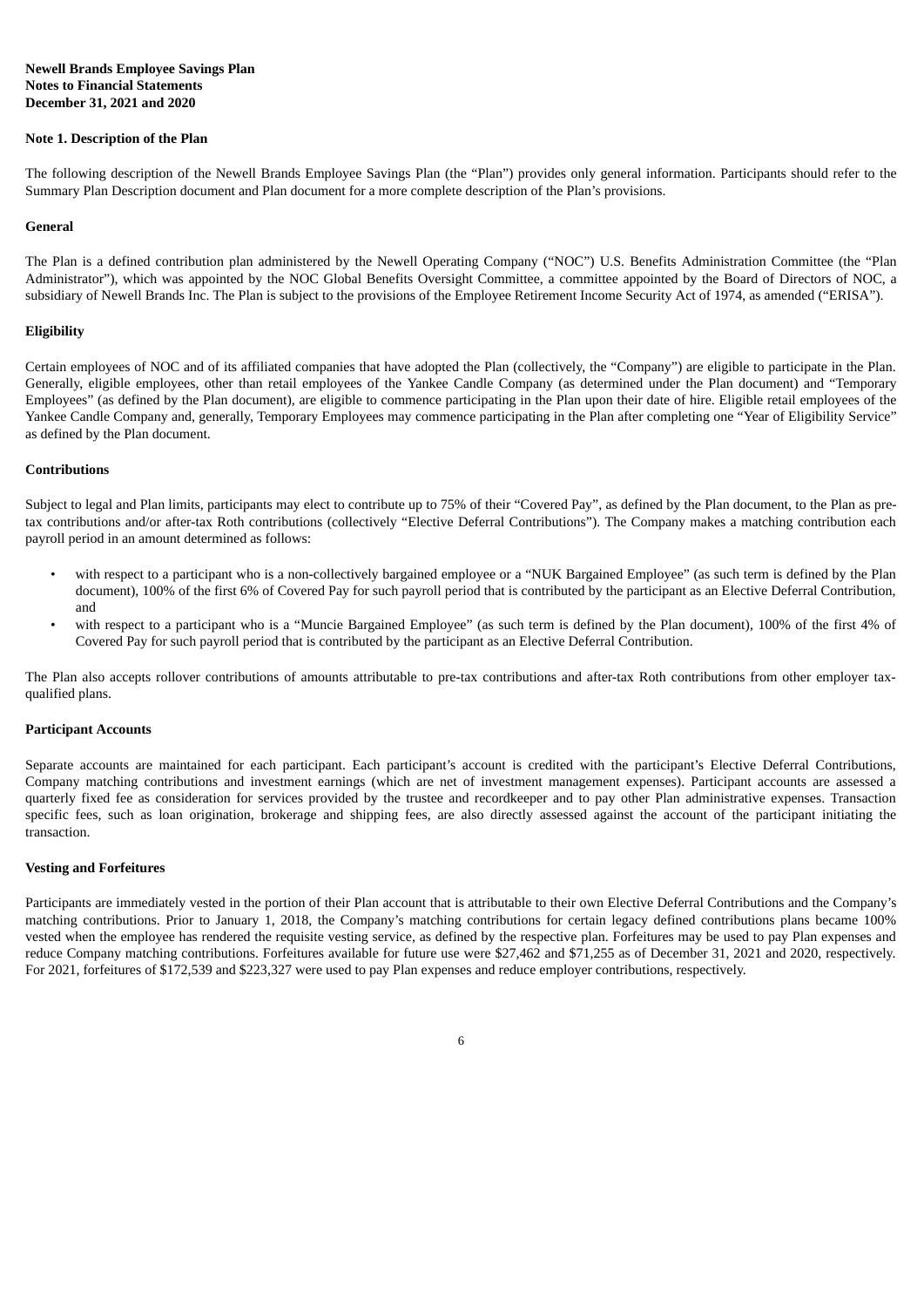#### **Participant Loans**

Participants may borrow from their Plan account a minimum of \$1,000 up to a maximum equal to the lesser of \$50,000 (reduced by the participant's highest outstanding loan balance during the immediately preceding 12-month period) or 50% of their vested account balance excluding any account balance in the "QVEC Sub-Account" and in the "Prior Plan Pension Sub-Account" (as such terms are defined by the Plan document). Loan terms range from one to five years (up to ten years for the purchase of a principal residence). The loans are secured by the balance in the participant's account and bear interest at the prime rate as reported by Reuters plus 1% on the first day of the month in which the loan is requested. Interest rates on loans outstanding as of December 31, 2021, ranged from 3.25% to 10%. Principal and interest are paid ratably through periodic payroll deductions.

#### **Investment Options**

Participants may direct the investment of their Plan account balance and future contributions made to the Plan on their behalf among one or more of the Plan's investment funds. The portion of the Plan's investments held in the Company Stock Fund is designated as an employee stock ownership plan ("ESOP"). In addition to the investment funds offered by the Plan, participants may invest in a self-directed brokerage account. Generally, participants may change their investment options or reallocate investment balances on a daily basis.

#### **Payment of Benefits**

On termination of service, a participant is eligible to receive the vested value of the participant's Plan account balance, and, subject to special rules that apply to the payment of a participant's Prior Plan Pension Sub-Account, if any, the participant may elect to receive the participant's vested account balance in a single lump sum payment or partial distributions of no less than \$1,000. If the value of the participant's account balance is \$1,000 or less, the participant's entire account balance will be distributed in a single lump sum payment. Benefits are recorded when paid.

#### **Coronavirus Aid, Relief and Economic Security ("CARES") Act**

On March 27, 2020, the CARES Act was enacted and signed into law. The CARES Act, among other things, includes several relief provisions available to tax-qualified retirement plans and their participants. Plan management evaluated the relief provisions available to plan participants under the CARES Act and implemented the following provisions:

- Special coronavirus distributions up to \$100,000
- Extend the period for loan repayments, if applicable, up to one year

These relief provisions available to plan participants expired as of December 31, 2020.

#### **Note 2. Significant Accounting Policies**

The accompanying financial statements of the Plan are prepared on the accrual basis of accounting in accordance with accounting principles generally accepted in the United States of America ("GAAP").

#### **Use of Estimates**

The preparation of financial statements in conformity with GAAP requires management to make estimates that affect the amounts reported in the financial statements and accompanying notes. Management believes that the estimates utilized in preparing the Plan's financial statements are reasonable and prudent. Actual results may differ from those estimates.

#### **Investment Valuation and Income Recognition**

The Plan's investments are stated at fair value. Fair value for mutual funds and common stock equals the quoted market price in an active market on the last business day of the Plan year. As a practical expedient, the investments in common/collective trust funds are excluded from the fair value hierarchy and valued at their Net Asset Value ("NAV") as reported by the fund manager of the collective trust.

Purchases and sales of securities are recorded on a trade-date basis. Interest income is recorded on an accrual basis. Dividends are recorded on the exdividend date.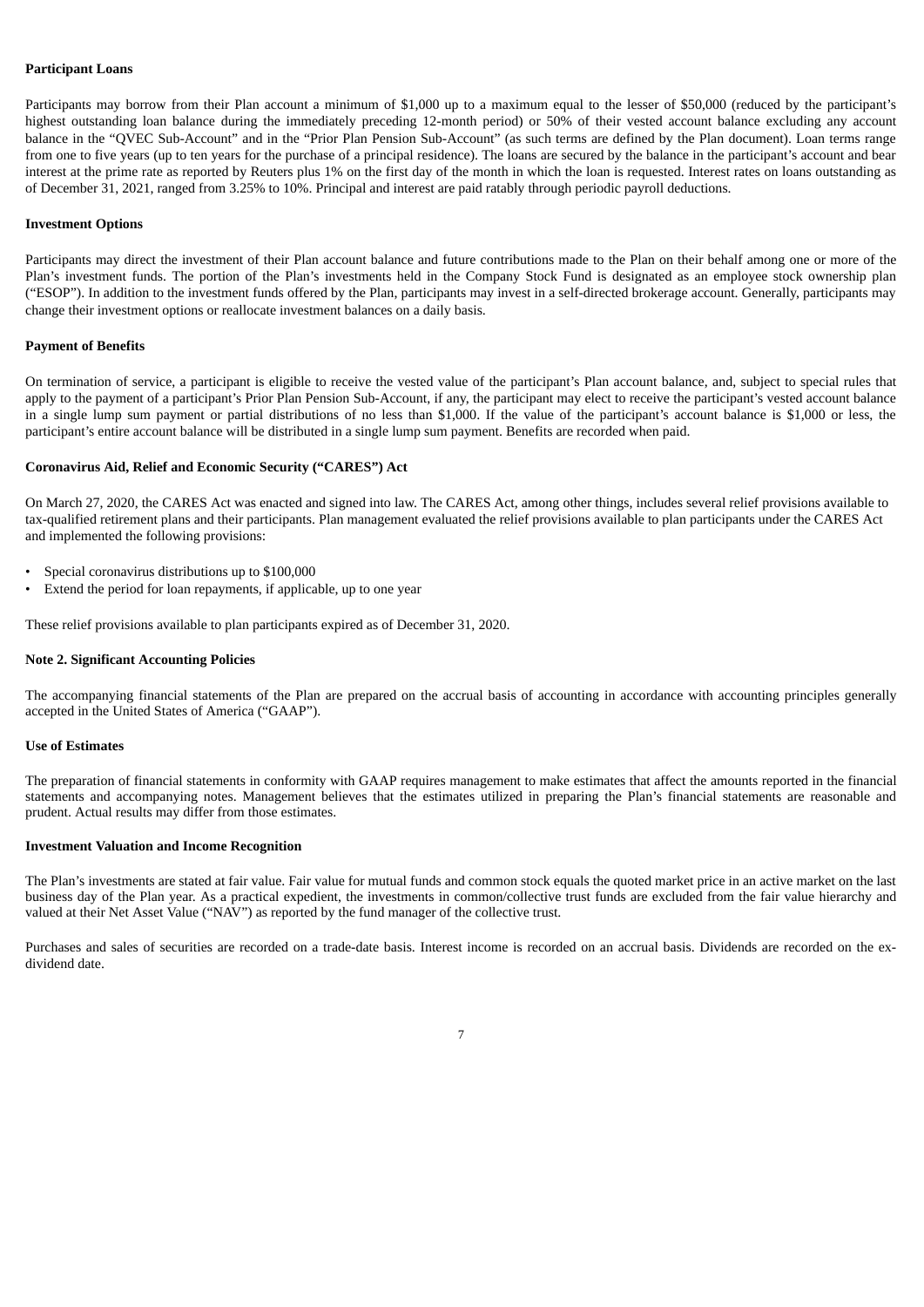#### **Notes Receivable from Participants**

Notes receivable from participants are measured at amortized cost, which represents unpaid principal balance plus accrued but unpaid interest. Interest income from notes receivable from participants is recorded on an accrual basis. Related fees are recorded as administrative expenses when they are incurred. If a participant ceases to make loan repayments and the Plan Administrator deems the participant loan to be a distribution, the participant loan balance is reduced and a benefit payment is recorded within the Statement of Changes in Net Assets Available for Benefits.

#### **Administrative Expenses**

All normal costs and expenses of administering the Plan and trust are generally paid by the Plan or by the Company. Any transaction fees resulting from a participant obtaining a loan or requesting a distribution or in-service withdrawal are charged to the participant's individual account. Administrative expenses in the Statement of Changes in Net Assets Available for Benefits includes costs associated with these participant-initiated loan and withdrawal transactions, which are allocated to the accounts of the participants initiating the transactions, as well as fees assessed by the Plan's custodian and recordkeeper directly against participant accounts as consideration for services provided to the Plan.

#### **Note 3. Fair Value Measurements**

Accounting principles generally accepted in the U.S. define fair value as the price that would be received to sell an asset or transfer a liability in an orderly transaction between market participants. As such, fair value is a market-based measurement that should be determined based on assumptions that market participants would use in pricing an asset or liability. The authoritative guidance discusses valuation techniques, such as the market approach (comparable market prices), the income approach (present value of future income or cash flow), and the cost approach (cost to replace the service capacity of an asset or replacement cost). These valuation techniques are based upon observable and unobservable inputs. Observable inputs reflect market data obtained from independent sources, while unobservable inputs reflect the Company's market assumptions. As the basis for evaluating such inputs, a three-tier value hierarchy prioritizes the inputs used in measuring fair value as follows:

Level 1: Observable inputs such as quoted prices for identical assets or liabilities in active markets.

Level 2: Observable inputs other than quoted prices that are directly or indirectly observable for the asset or liability, including quoted prices for similar assets or liabilities in active markets; quoted prices for similar or identical assets or liabilities in markets that are not active; and model derived valuations whose inputs are observable or whose significant value drivers are observable.

Level 3: Unobservable inputs that reflect management's own assumptions.

The fair values estimated and derived from each fair value calculation may not be indicative of net realizable value or reflective of future fair values. Furthermore, while the Plan believes its valuation methods are appropriate and consistent with other market participants, the use of different methodologies or assumptions to determine the fair value of certain financial instruments could result in a different fair value measurement at the reporting date.

Mutual funds and Company common stock: The fair value is determined on the basis of quoted prices in an active market. Shares of mutual funds are valued at the NAV of shares held by the Plan on the last business day of the Plan year where the price of the fund is quoted in an active market. Accordingly, these investments have been classified as Level 1.

Common/collective trust funds: The investments underlying the common/collective trust fund investments generally include shares of common stock and fixed income investments whose values are determined on the basis of quoted prices in an active market. The Plan's common/collective trust fund investments are valued based on NAV per share or unit as a practical expedient as reported by the fund manager, multiplied by the number of shares or units held as of the measurement date. Accordingly, these NAV-based investments have been excluded from the fair value hierarchy.

Self-directed brokerage accounts: The accounts are comprised of common stock investments, mutual fund investments, investments in a short-term interest fund and other investments. The fair values of the mutual fund, common stock and electronically traded fund investments are determined on the basis of quoted prices in an active market. Accordingly, these investments have been classified as Level 1.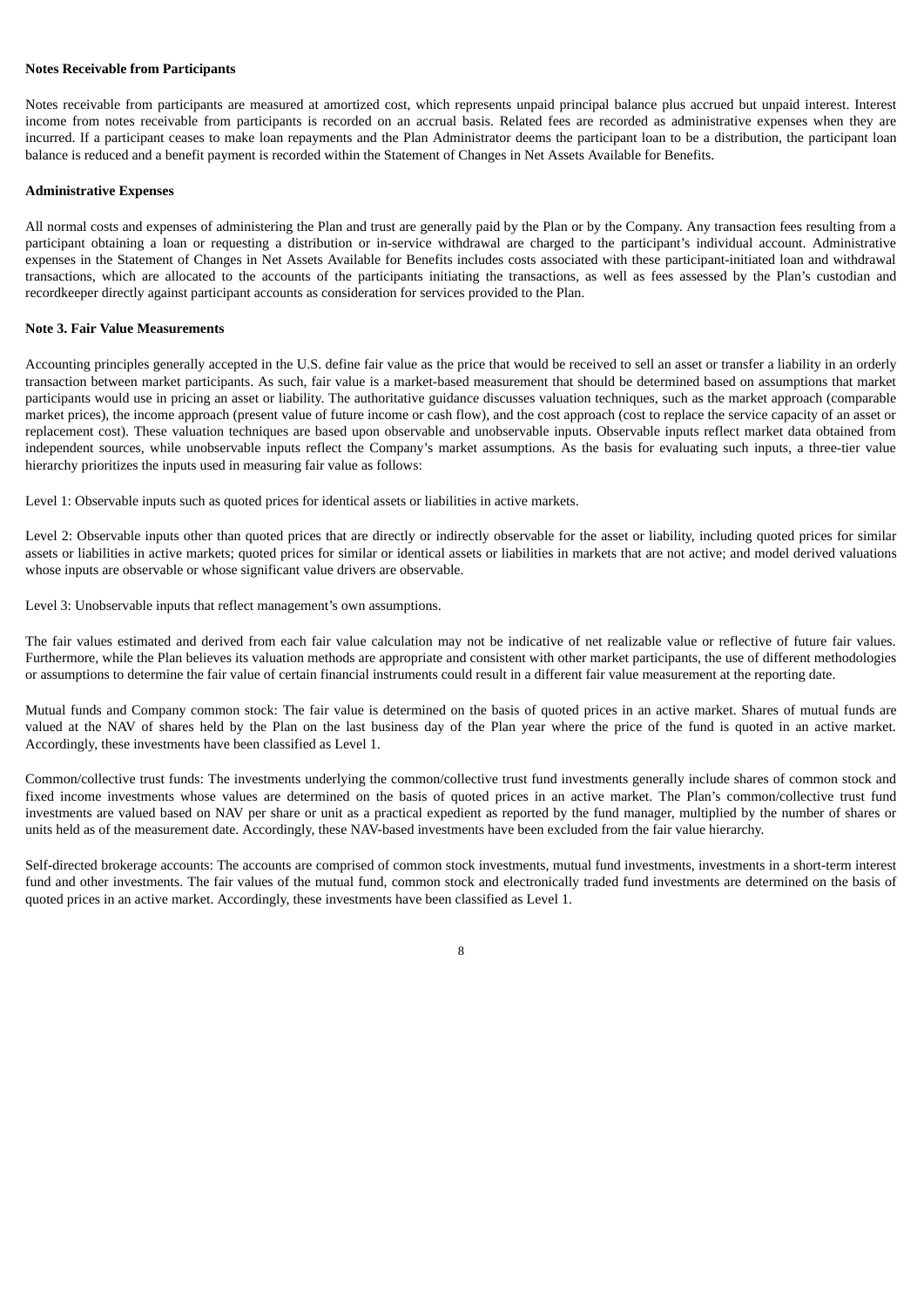The following tables present the Plan's investments which are measured at fair value on a recurring basis as of December 31, 2021 and 2020:

|                                          | <b>December 31, 2021</b>                        |             |                             |               |       |               |
|------------------------------------------|-------------------------------------------------|-------------|-----------------------------|---------------|-------|---------------|
|                                          | <b>Fair Value Measurement</b><br><b>Level 1</b> |             | <b>NAV-based Assets (1)</b> |               | Total |               |
| Company common stock                     |                                                 | 25,464,492  |                             |               |       | 25,464,492    |
| Mutual funds                             |                                                 | 91,149,860  |                             |               |       | 91,149,860    |
| Common/collective trust funds            |                                                 |             |                             | 1,817,415,166 |       | 1,817,415,166 |
| Self-directed brokerage accounts         |                                                 | 41,129,379  |                             |               |       | 41,129,379    |
| Total investments measured at fair value |                                                 | 157,743,731 |                             | 1,817,415,166 |       | 1,975,158,897 |

|                                          | <b>December 31, 2020</b> |                                                 |  |                             |               |
|------------------------------------------|--------------------------|-------------------------------------------------|--|-----------------------------|---------------|
|                                          |                          | <b>Fair Value Measurement</b><br><b>Level 1</b> |  | <b>NAV-based Assets (1)</b> | Total         |
| Company common stock                     |                          | 26,022,511                                      |  |                             | 26,022,511    |
| Mutual funds                             |                          | 101,522,740                                     |  |                             | 101,522,740   |
| Common/collective trust funds            |                          |                                                 |  | 1,661,986,270               | 1,661,986,270 |
| Self-directed brokerage accounts         |                          | 35,224,345                                      |  |                             | 35,224,345    |
| Total investments measured at fair value |                          | 162,769,596                                     |  | 1,661,986,270               | 1,824,755,866 |

(1) The NAV-based assets are generally redeemable on a daily basis with a one day notice with no restrictions and there are no unfunded commitments.

#### **Note 4. Investments in Stable Value Funds**

At December 31, 2021 and 2020, the Plan's common/collective trust funds include an investment in the Fidelity Managed Income Portfolio II Class 3 ("MIP II Class 3"). The investment objective of the MIP II Class 3 is to preserve the principal investment while earning a level of interest income that is consistent with principal preservation. The MIP II Class 3 seeks to maintain a stable net asset value of \$1 per share, but it cannot guarantee that it will be able to do so. The yield of the fund will fluctuate. To achieve its investment objective, the MIP II Class 3 fund invests in benefit-responsive investment contracts issued by insurance companies and other financial institutions ("Contracts"), fixed income securities, and money market funds. Under the terms of the Contracts, the assets of the fund are invested in fixed income securities (which may include, but are not limited to, U.S. Treasury and agency bonds, corporate bonds, mortgage-backed securities, commercial mortgage-backed securities, asset-backed securities, and collective investment vehicles and shares of investment companies that invest primarily in fixed income securities) and shares of money market funds. The fund may also invest in futures contracts, option contracts and swap agreements. The MIP II Class 3 seeks to minimize exposure to wrap credit risk through, among other means, diversification of the wrap contracts across an approved group of issuers. The MIP II Class 3's ability to receive amounts due pursuant to these contracts is dependent upon the issuers' ability to meet their financial obligations. Withdrawals from the MIP II Class 3 directed by the Plan Administrator will be made within the twelve-month period following the trustee's receipt of the Plan's written withdrawal request. Participant-directed redemptions have no restrictions.

#### **Note 5. Related-Party Transactions and Party-In-Interest Transactions**

All trustee and recordkeeping fees are paid by the Plan and included in the Statement of Changes in Net Assets Available for Benefits. All other costs are paid out of the Plan's assets, except to the extent the Company elects to pay such expenses directly.

Certain Plan investments are shares of common stock of Newell Brands Inc. ("Newell Brands"), the ultimate parent of the Company. These investments had values of \$25,464,492 and \$26,022,511, respectively, as of December 31, 2021 and 2020. For the year ended December 31, 2021, the Plan recorded dividend income on common shares of Newell Brands of \$1,140,008.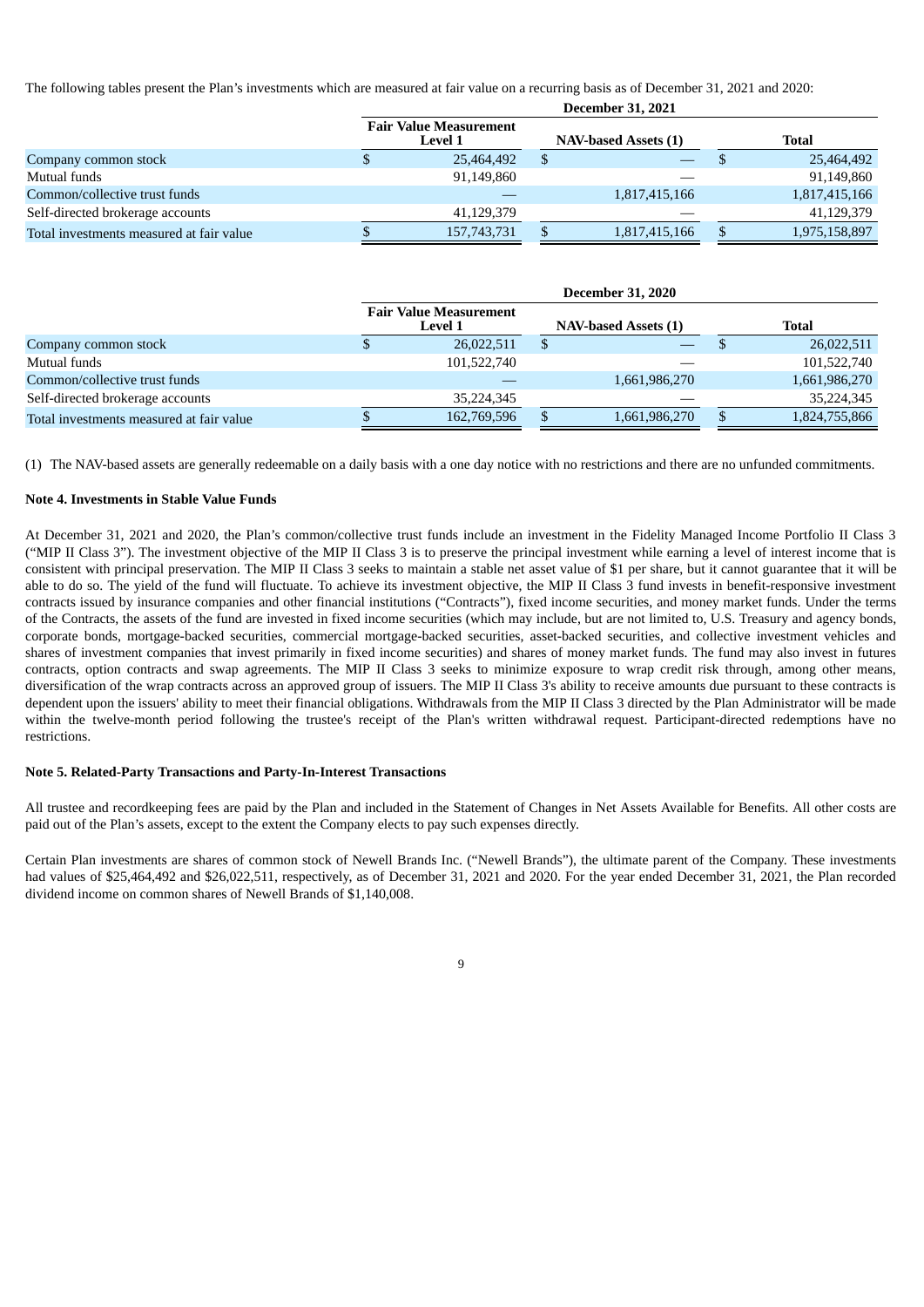Certain Plan investments are managed by the Fidelity Management Trust Company ("Fidelity"), the Plan's trustee. Fidelity is a "party in interest" to the Plan as defined by ERISA. Parties in interest to the Plan are identified in the Schedule H, Line 4i - Schedule of Assets (Held at End of Year).

The Plan issues notes to participants, which are secured by the balances in the participants' accounts. These transactions qualify as party-in-interest transactions.

#### **Note 6. Plan Termination**

Although it has not expressed any intent to do so, NOC has the right under the Plan to discontinue contributions at any time and NOC has the right under the Plan to terminate the Plan, subject to the provisions of ERISA. In the event of Plan termination, affected participants will become 100% vested in their accounts.

#### **Note 7. Income Tax Status**

The Plan has received a determination letter from the Internal Revenue Service ("IRS") dated August 3, 2017, stating that the Plan is qualified under Section 401(a) of the Internal Revenue Code (the "Code") and, therefore, the related trust is exempt from taxation. Subsequent to this determination by the IRS, the Plan was amended. Once qualified, the Plan is required to be operated in conformity with the Code to maintain its qualification. To the extent operational errors in the Plan have been identified or are identified in the future, the Plan Administrator has indicated that it will take the necessary steps, if any, to correct these errors. Otherwise, the Plan Administrator believes that the Plan is designed and being operated in compliance with the applicable requirements of the Code and, therefore, believes the Plan, as amended, is qualified and the related trust is tax-exempt.

GAAP requires plan management to evaluate uncertain tax positions taken by the Plan. The financial statement effects of a tax position are recognized when the position is more likely than not, based on the technical merits, to not be sustained upon examination by the IRS. The Plan Administrator has analyzed the tax positions taken by the Plan, and has concluded that as of December 31, 2021, there are no uncertain positions taken or expected to be taken. The Plan has recognized no interest or penalties related to uncertain tax positions. The Plan is subject to routine audits by taxing jurisdictions. There are currently no audits for any tax periods in progress.

#### **Note 8. Risks and Uncertainties**

The Plan invests in various investment securities. Investment securities are subject to various risks such as interest rate, market and credit risks. Due to the level of risk associated with certain investment securities, it is at least reasonably possible that changes in the values of investment securities will occur in the near term and that such changes could materially affect participants' account balances and the amounts reported in the Statements of Net Assets Available for Benefits.

#### **Note 9. Reconciliation of Financial Statements to Form 5500**

|                                                                                                       | December 31. |               |  |               |
|-------------------------------------------------------------------------------------------------------|--------------|---------------|--|---------------|
|                                                                                                       |              | 2021          |  | 2020          |
| Net assets available for benefits:                                                                    |              |               |  |               |
| Net assets available for benefits at year-end as reported in the accompanying financial<br>statements |              | 1,993,154,300 |  | 1,843,914,545 |
| Adjustment for accrued administrative expenses payable                                                |              | 109.294       |  | 64.001        |
| Adjustment from contract value to current value for stable value funds                                |              | 1,304,301     |  | 6,949,969     |
| Net assets available at year-end per Form 5500                                                        |              | 1,994,567,895 |  | 1,850,928,515 |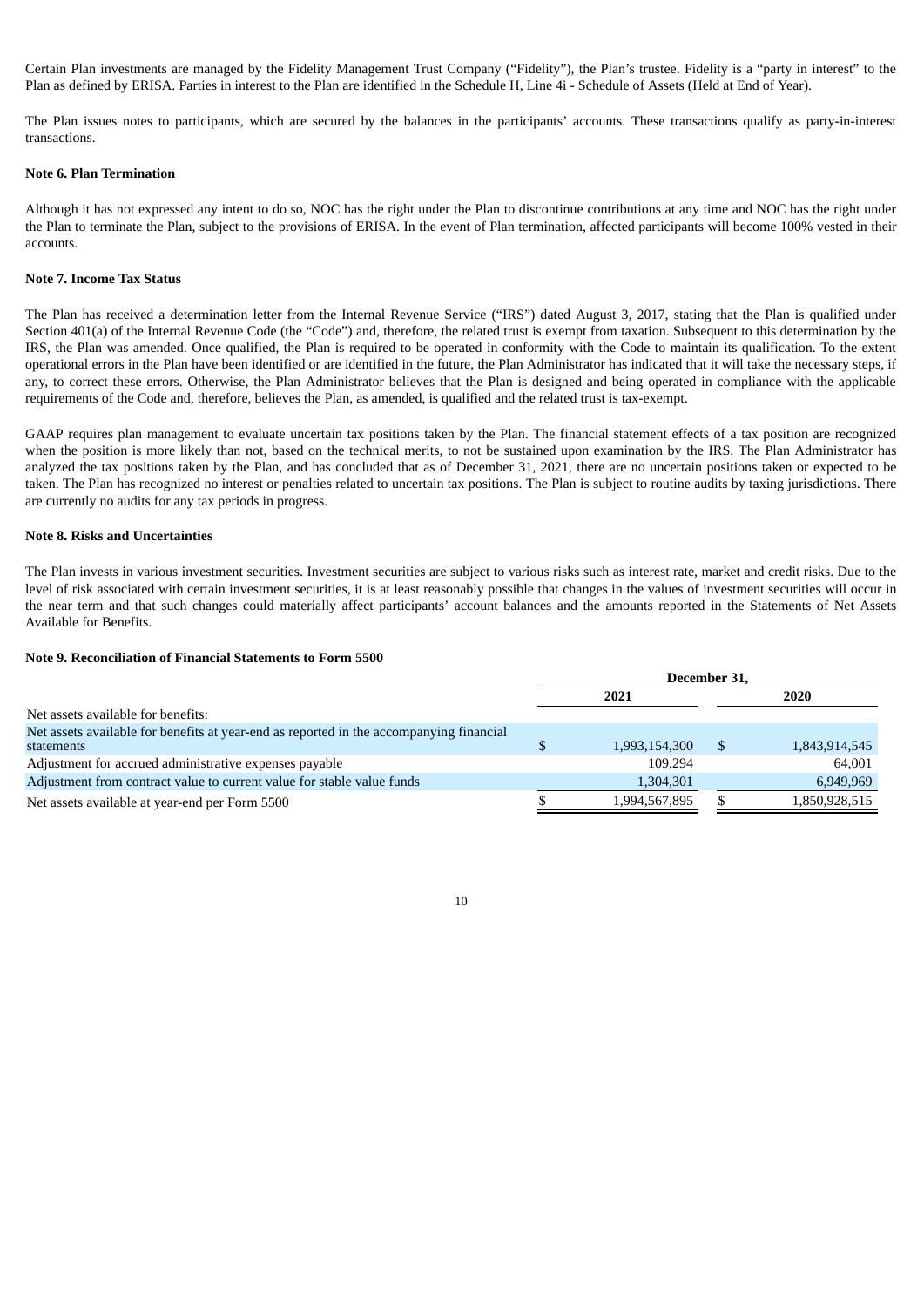|                                                                                | Year Ended<br><b>December 31, 2021</b> |
|--------------------------------------------------------------------------------|----------------------------------------|
| Changes in net assets available for benefits:                                  |                                        |
| Net increase as reported in the accompanying financial statements              | 149,239,755                            |
| Adjustment for accrued administrative expenses payable                         | 45,293                                 |
| Changes in adjustment from fair value to contract value for stable value funds | (5,645,668)                            |
| Net increase per form 5500                                                     | 143,639,380                            |

## **Note 10. Subsequent Events**

<span id="page-10-0"></span>The Company has evaluated subsequent events and transactions for potential recognition or disclosure in the financial statements through May 26, 2022, the date the financials were issued. No other events have occurred that require adjustment to or disclosure in the financial statements of the Plan.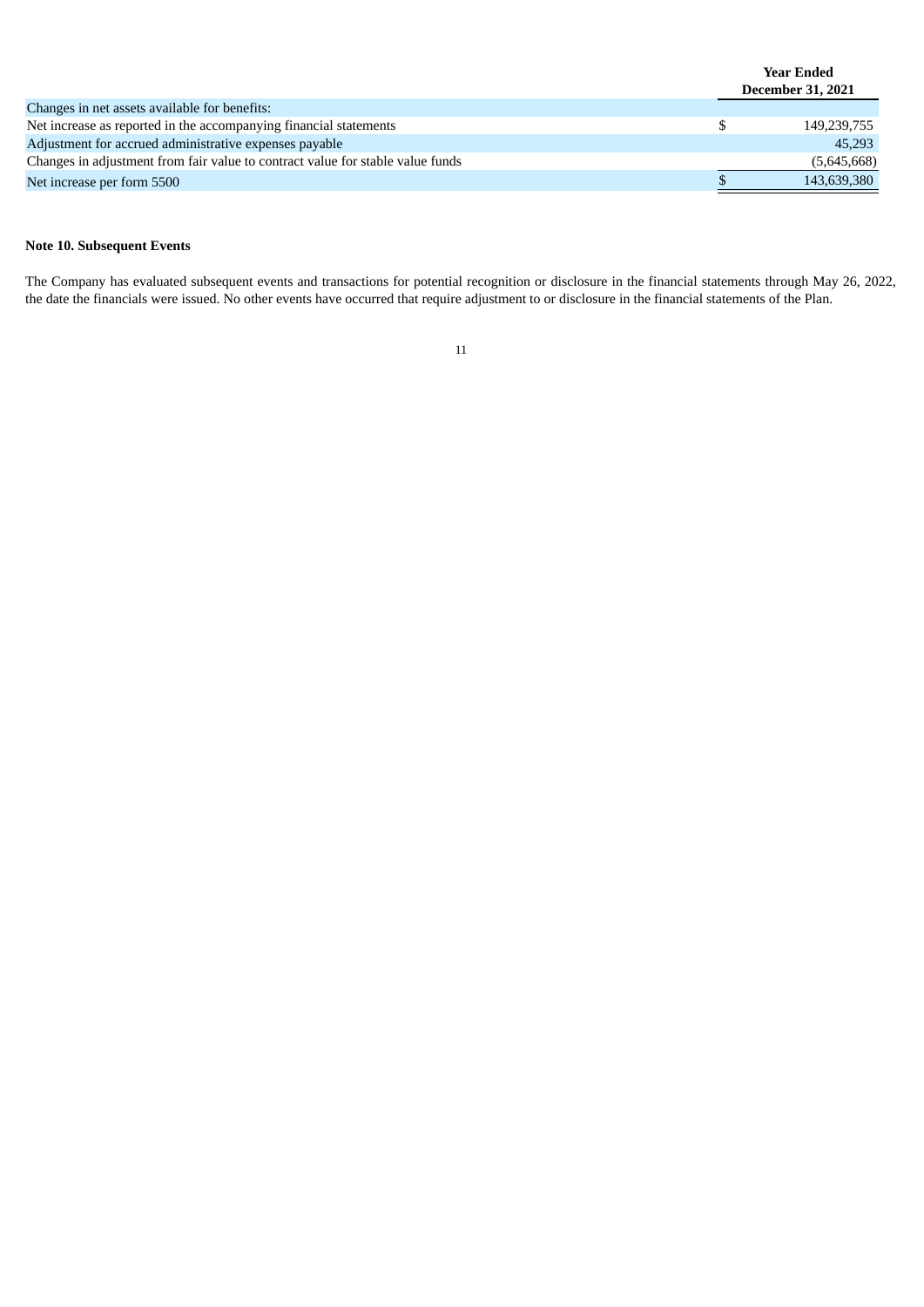## **NEWELL BRANDS EMPLOYEE SAVINGS PLAN SCHEDULE H, Line 4i - SCHEDULE OF ASSETS (HELD AT END OF YEAR) EIN #36-1953130 PLAN #012 DECEMBER 31, 2021**

| <b>Identity of Issue</b><br><b>Description of Investment</b><br><b>Current Value</b><br>\$<br>$\ast$<br>$**$<br>Fidelity Government Money Market Fund - Premium<br><b>Mutual Fund</b><br>918,835<br>$**$<br>T. Rowe Price Small-Cap Stock Fund<br><b>Mutual Fund</b><br>65,632,896<br>American Funds EuroPacific Growth Fund<br>$***$<br>24,598,129<br><b>Mutual Fund</b><br><b>Total Mutual Fund</b><br>91,149,860<br>Northern Trust Aggregate Bond Index Fund<br>Common/Collective Trust<br>$***$<br>21,208,876<br>Northern Trust Extended Equity Market Index Fund<br>Common/Collective Trust<br>$**$<br>57,736,816<br>Northern Trust S&P 500 Index Fund<br>Common/Collective Trust<br>208,134,115<br>$**$<br>47,771,886<br>Northern Trust Collective All Country World Index ex-US Fund<br>$***$<br>Common/Collective Trust<br>$\ast$<br>FIAM Target Date Income Commingled Pool Class T<br>Common/Collective Trust<br>$***$<br>6,474,318<br>FIAM Target Date 2005 Pool Class T<br>$**$<br>6,641,476<br>$\ast$<br>Common/Collective Trust<br>$\ast$<br>FIAM Target Date 2010 Pool Class T<br>Common/Collective Trust<br>$***$<br>11,416,200<br>$\ast$<br><b>Common/Collective Trust</b><br>FIAM Target Date 2015 Pool Class T<br>$***$<br>34,062,345<br>$\ast$<br>FIAM Target Date 2020 Pool Class T<br>Common/Collective Trust<br>$***$<br>95,287,715<br>$\ast$<br>FIAM Target Date 2025 Pool Class T<br>Common/Collective Trust<br>$**$<br>199,245,933<br>$\ast$<br>FIAM Target Date 2030 Pool Class T<br>$**$<br>Common/Collective Trust<br>242,293,677<br>Common/Collective Trust<br>$***$<br>$\ast$<br>FIAM Target Date 2035 Pool Class T<br>227, 182, 171<br>$\ast$<br>$***$<br>FIAM Target Date 2040 Pool Class T<br>Common/Collective Trust<br>157,651,631<br>$\ast$<br>FIAM Target Date 2045 Pool Class T<br>Common/Collective Trust<br>$***$<br>131,429,811<br>$\ast$<br>FIAM Target Date 2050 Pool Class T<br>Common/Collective Trust<br>$***$<br>78,921,623<br>$**$<br>51,979,747<br>$\ast$<br>FIAM Target Date 2055 Pool Class T<br>Common/Collective Trust<br>$\ast$<br>FIAM Target Date 2060 Pool Class T<br>Common/Collective Trust<br>$**$<br>26,761,970<br>FIAM CORE PLUS Class C<br>$**$<br>$\ast$<br>Common/Collective Trust<br>39,487,995<br>$\ast$<br>Common/Collective Trust<br>**<br>MIP II Class 3 (Stable Value Fund)<br>173,726,861<br><b>Total Common/Collective Trust</b><br>1,817,415,166<br>Newell Brands Inc.<br>$**$<br>$\ast$<br><b>Common Stock</b><br>25,464,492<br>$***$<br>Self-directed Brokerage Accounts<br><b>Brokerage</b><br>41,129,379<br><b>Total Investments</b><br>1,975,158,897<br>Various maturities, interest rates from<br>N/A<br>$\ast$<br>Notes receivable from participants<br>3.25% to 10%<br>18,104,697<br>\$<br>1,993,263,594<br><b>Total Assets</b> | (A) | (B) | (C) |  | (E) |
|--------------------------------------------------------------------------------------------------------------------------------------------------------------------------------------------------------------------------------------------------------------------------------------------------------------------------------------------------------------------------------------------------------------------------------------------------------------------------------------------------------------------------------------------------------------------------------------------------------------------------------------------------------------------------------------------------------------------------------------------------------------------------------------------------------------------------------------------------------------------------------------------------------------------------------------------------------------------------------------------------------------------------------------------------------------------------------------------------------------------------------------------------------------------------------------------------------------------------------------------------------------------------------------------------------------------------------------------------------------------------------------------------------------------------------------------------------------------------------------------------------------------------------------------------------------------------------------------------------------------------------------------------------------------------------------------------------------------------------------------------------------------------------------------------------------------------------------------------------------------------------------------------------------------------------------------------------------------------------------------------------------------------------------------------------------------------------------------------------------------------------------------------------------------------------------------------------------------------------------------------------------------------------------------------------------------------------------------------------------------------------------------------------------------------------------------------------------------------------------------------------------------------------------------------------------------------------------------------------------------------------------------------------------------------------------------------------------------------------------------------------------------------------------------------------------------|-----|-----|-----|--|-----|
|                                                                                                                                                                                                                                                                                                                                                                                                                                                                                                                                                                                                                                                                                                                                                                                                                                                                                                                                                                                                                                                                                                                                                                                                                                                                                                                                                                                                                                                                                                                                                                                                                                                                                                                                                                                                                                                                                                                                                                                                                                                                                                                                                                                                                                                                                                                                                                                                                                                                                                                                                                                                                                                                                                                                                                                                                    |     |     |     |  |     |
|                                                                                                                                                                                                                                                                                                                                                                                                                                                                                                                                                                                                                                                                                                                                                                                                                                                                                                                                                                                                                                                                                                                                                                                                                                                                                                                                                                                                                                                                                                                                                                                                                                                                                                                                                                                                                                                                                                                                                                                                                                                                                                                                                                                                                                                                                                                                                                                                                                                                                                                                                                                                                                                                                                                                                                                                                    |     |     |     |  |     |
|                                                                                                                                                                                                                                                                                                                                                                                                                                                                                                                                                                                                                                                                                                                                                                                                                                                                                                                                                                                                                                                                                                                                                                                                                                                                                                                                                                                                                                                                                                                                                                                                                                                                                                                                                                                                                                                                                                                                                                                                                                                                                                                                                                                                                                                                                                                                                                                                                                                                                                                                                                                                                                                                                                                                                                                                                    |     |     |     |  |     |
|                                                                                                                                                                                                                                                                                                                                                                                                                                                                                                                                                                                                                                                                                                                                                                                                                                                                                                                                                                                                                                                                                                                                                                                                                                                                                                                                                                                                                                                                                                                                                                                                                                                                                                                                                                                                                                                                                                                                                                                                                                                                                                                                                                                                                                                                                                                                                                                                                                                                                                                                                                                                                                                                                                                                                                                                                    |     |     |     |  |     |
|                                                                                                                                                                                                                                                                                                                                                                                                                                                                                                                                                                                                                                                                                                                                                                                                                                                                                                                                                                                                                                                                                                                                                                                                                                                                                                                                                                                                                                                                                                                                                                                                                                                                                                                                                                                                                                                                                                                                                                                                                                                                                                                                                                                                                                                                                                                                                                                                                                                                                                                                                                                                                                                                                                                                                                                                                    |     |     |     |  |     |
|                                                                                                                                                                                                                                                                                                                                                                                                                                                                                                                                                                                                                                                                                                                                                                                                                                                                                                                                                                                                                                                                                                                                                                                                                                                                                                                                                                                                                                                                                                                                                                                                                                                                                                                                                                                                                                                                                                                                                                                                                                                                                                                                                                                                                                                                                                                                                                                                                                                                                                                                                                                                                                                                                                                                                                                                                    |     |     |     |  |     |
|                                                                                                                                                                                                                                                                                                                                                                                                                                                                                                                                                                                                                                                                                                                                                                                                                                                                                                                                                                                                                                                                                                                                                                                                                                                                                                                                                                                                                                                                                                                                                                                                                                                                                                                                                                                                                                                                                                                                                                                                                                                                                                                                                                                                                                                                                                                                                                                                                                                                                                                                                                                                                                                                                                                                                                                                                    |     |     |     |  |     |
|                                                                                                                                                                                                                                                                                                                                                                                                                                                                                                                                                                                                                                                                                                                                                                                                                                                                                                                                                                                                                                                                                                                                                                                                                                                                                                                                                                                                                                                                                                                                                                                                                                                                                                                                                                                                                                                                                                                                                                                                                                                                                                                                                                                                                                                                                                                                                                                                                                                                                                                                                                                                                                                                                                                                                                                                                    |     |     |     |  |     |
|                                                                                                                                                                                                                                                                                                                                                                                                                                                                                                                                                                                                                                                                                                                                                                                                                                                                                                                                                                                                                                                                                                                                                                                                                                                                                                                                                                                                                                                                                                                                                                                                                                                                                                                                                                                                                                                                                                                                                                                                                                                                                                                                                                                                                                                                                                                                                                                                                                                                                                                                                                                                                                                                                                                                                                                                                    |     |     |     |  |     |
|                                                                                                                                                                                                                                                                                                                                                                                                                                                                                                                                                                                                                                                                                                                                                                                                                                                                                                                                                                                                                                                                                                                                                                                                                                                                                                                                                                                                                                                                                                                                                                                                                                                                                                                                                                                                                                                                                                                                                                                                                                                                                                                                                                                                                                                                                                                                                                                                                                                                                                                                                                                                                                                                                                                                                                                                                    |     |     |     |  |     |
|                                                                                                                                                                                                                                                                                                                                                                                                                                                                                                                                                                                                                                                                                                                                                                                                                                                                                                                                                                                                                                                                                                                                                                                                                                                                                                                                                                                                                                                                                                                                                                                                                                                                                                                                                                                                                                                                                                                                                                                                                                                                                                                                                                                                                                                                                                                                                                                                                                                                                                                                                                                                                                                                                                                                                                                                                    |     |     |     |  |     |
|                                                                                                                                                                                                                                                                                                                                                                                                                                                                                                                                                                                                                                                                                                                                                                                                                                                                                                                                                                                                                                                                                                                                                                                                                                                                                                                                                                                                                                                                                                                                                                                                                                                                                                                                                                                                                                                                                                                                                                                                                                                                                                                                                                                                                                                                                                                                                                                                                                                                                                                                                                                                                                                                                                                                                                                                                    |     |     |     |  |     |
|                                                                                                                                                                                                                                                                                                                                                                                                                                                                                                                                                                                                                                                                                                                                                                                                                                                                                                                                                                                                                                                                                                                                                                                                                                                                                                                                                                                                                                                                                                                                                                                                                                                                                                                                                                                                                                                                                                                                                                                                                                                                                                                                                                                                                                                                                                                                                                                                                                                                                                                                                                                                                                                                                                                                                                                                                    |     |     |     |  |     |
|                                                                                                                                                                                                                                                                                                                                                                                                                                                                                                                                                                                                                                                                                                                                                                                                                                                                                                                                                                                                                                                                                                                                                                                                                                                                                                                                                                                                                                                                                                                                                                                                                                                                                                                                                                                                                                                                                                                                                                                                                                                                                                                                                                                                                                                                                                                                                                                                                                                                                                                                                                                                                                                                                                                                                                                                                    |     |     |     |  |     |
|                                                                                                                                                                                                                                                                                                                                                                                                                                                                                                                                                                                                                                                                                                                                                                                                                                                                                                                                                                                                                                                                                                                                                                                                                                                                                                                                                                                                                                                                                                                                                                                                                                                                                                                                                                                                                                                                                                                                                                                                                                                                                                                                                                                                                                                                                                                                                                                                                                                                                                                                                                                                                                                                                                                                                                                                                    |     |     |     |  |     |
|                                                                                                                                                                                                                                                                                                                                                                                                                                                                                                                                                                                                                                                                                                                                                                                                                                                                                                                                                                                                                                                                                                                                                                                                                                                                                                                                                                                                                                                                                                                                                                                                                                                                                                                                                                                                                                                                                                                                                                                                                                                                                                                                                                                                                                                                                                                                                                                                                                                                                                                                                                                                                                                                                                                                                                                                                    |     |     |     |  |     |
|                                                                                                                                                                                                                                                                                                                                                                                                                                                                                                                                                                                                                                                                                                                                                                                                                                                                                                                                                                                                                                                                                                                                                                                                                                                                                                                                                                                                                                                                                                                                                                                                                                                                                                                                                                                                                                                                                                                                                                                                                                                                                                                                                                                                                                                                                                                                                                                                                                                                                                                                                                                                                                                                                                                                                                                                                    |     |     |     |  |     |
|                                                                                                                                                                                                                                                                                                                                                                                                                                                                                                                                                                                                                                                                                                                                                                                                                                                                                                                                                                                                                                                                                                                                                                                                                                                                                                                                                                                                                                                                                                                                                                                                                                                                                                                                                                                                                                                                                                                                                                                                                                                                                                                                                                                                                                                                                                                                                                                                                                                                                                                                                                                                                                                                                                                                                                                                                    |     |     |     |  |     |
|                                                                                                                                                                                                                                                                                                                                                                                                                                                                                                                                                                                                                                                                                                                                                                                                                                                                                                                                                                                                                                                                                                                                                                                                                                                                                                                                                                                                                                                                                                                                                                                                                                                                                                                                                                                                                                                                                                                                                                                                                                                                                                                                                                                                                                                                                                                                                                                                                                                                                                                                                                                                                                                                                                                                                                                                                    |     |     |     |  |     |
|                                                                                                                                                                                                                                                                                                                                                                                                                                                                                                                                                                                                                                                                                                                                                                                                                                                                                                                                                                                                                                                                                                                                                                                                                                                                                                                                                                                                                                                                                                                                                                                                                                                                                                                                                                                                                                                                                                                                                                                                                                                                                                                                                                                                                                                                                                                                                                                                                                                                                                                                                                                                                                                                                                                                                                                                                    |     |     |     |  |     |
|                                                                                                                                                                                                                                                                                                                                                                                                                                                                                                                                                                                                                                                                                                                                                                                                                                                                                                                                                                                                                                                                                                                                                                                                                                                                                                                                                                                                                                                                                                                                                                                                                                                                                                                                                                                                                                                                                                                                                                                                                                                                                                                                                                                                                                                                                                                                                                                                                                                                                                                                                                                                                                                                                                                                                                                                                    |     |     |     |  |     |
|                                                                                                                                                                                                                                                                                                                                                                                                                                                                                                                                                                                                                                                                                                                                                                                                                                                                                                                                                                                                                                                                                                                                                                                                                                                                                                                                                                                                                                                                                                                                                                                                                                                                                                                                                                                                                                                                                                                                                                                                                                                                                                                                                                                                                                                                                                                                                                                                                                                                                                                                                                                                                                                                                                                                                                                                                    |     |     |     |  |     |
|                                                                                                                                                                                                                                                                                                                                                                                                                                                                                                                                                                                                                                                                                                                                                                                                                                                                                                                                                                                                                                                                                                                                                                                                                                                                                                                                                                                                                                                                                                                                                                                                                                                                                                                                                                                                                                                                                                                                                                                                                                                                                                                                                                                                                                                                                                                                                                                                                                                                                                                                                                                                                                                                                                                                                                                                                    |     |     |     |  |     |
|                                                                                                                                                                                                                                                                                                                                                                                                                                                                                                                                                                                                                                                                                                                                                                                                                                                                                                                                                                                                                                                                                                                                                                                                                                                                                                                                                                                                                                                                                                                                                                                                                                                                                                                                                                                                                                                                                                                                                                                                                                                                                                                                                                                                                                                                                                                                                                                                                                                                                                                                                                                                                                                                                                                                                                                                                    |     |     |     |  |     |
|                                                                                                                                                                                                                                                                                                                                                                                                                                                                                                                                                                                                                                                                                                                                                                                                                                                                                                                                                                                                                                                                                                                                                                                                                                                                                                                                                                                                                                                                                                                                                                                                                                                                                                                                                                                                                                                                                                                                                                                                                                                                                                                                                                                                                                                                                                                                                                                                                                                                                                                                                                                                                                                                                                                                                                                                                    |     |     |     |  |     |
|                                                                                                                                                                                                                                                                                                                                                                                                                                                                                                                                                                                                                                                                                                                                                                                                                                                                                                                                                                                                                                                                                                                                                                                                                                                                                                                                                                                                                                                                                                                                                                                                                                                                                                                                                                                                                                                                                                                                                                                                                                                                                                                                                                                                                                                                                                                                                                                                                                                                                                                                                                                                                                                                                                                                                                                                                    |     |     |     |  |     |
|                                                                                                                                                                                                                                                                                                                                                                                                                                                                                                                                                                                                                                                                                                                                                                                                                                                                                                                                                                                                                                                                                                                                                                                                                                                                                                                                                                                                                                                                                                                                                                                                                                                                                                                                                                                                                                                                                                                                                                                                                                                                                                                                                                                                                                                                                                                                                                                                                                                                                                                                                                                                                                                                                                                                                                                                                    |     |     |     |  |     |
|                                                                                                                                                                                                                                                                                                                                                                                                                                                                                                                                                                                                                                                                                                                                                                                                                                                                                                                                                                                                                                                                                                                                                                                                                                                                                                                                                                                                                                                                                                                                                                                                                                                                                                                                                                                                                                                                                                                                                                                                                                                                                                                                                                                                                                                                                                                                                                                                                                                                                                                                                                                                                                                                                                                                                                                                                    |     |     |     |  |     |
|                                                                                                                                                                                                                                                                                                                                                                                                                                                                                                                                                                                                                                                                                                                                                                                                                                                                                                                                                                                                                                                                                                                                                                                                                                                                                                                                                                                                                                                                                                                                                                                                                                                                                                                                                                                                                                                                                                                                                                                                                                                                                                                                                                                                                                                                                                                                                                                                                                                                                                                                                                                                                                                                                                                                                                                                                    |     |     |     |  |     |
|                                                                                                                                                                                                                                                                                                                                                                                                                                                                                                                                                                                                                                                                                                                                                                                                                                                                                                                                                                                                                                                                                                                                                                                                                                                                                                                                                                                                                                                                                                                                                                                                                                                                                                                                                                                                                                                                                                                                                                                                                                                                                                                                                                                                                                                                                                                                                                                                                                                                                                                                                                                                                                                                                                                                                                                                                    |     |     |     |  |     |
|                                                                                                                                                                                                                                                                                                                                                                                                                                                                                                                                                                                                                                                                                                                                                                                                                                                                                                                                                                                                                                                                                                                                                                                                                                                                                                                                                                                                                                                                                                                                                                                                                                                                                                                                                                                                                                                                                                                                                                                                                                                                                                                                                                                                                                                                                                                                                                                                                                                                                                                                                                                                                                                                                                                                                                                                                    |     |     |     |  |     |
|                                                                                                                                                                                                                                                                                                                                                                                                                                                                                                                                                                                                                                                                                                                                                                                                                                                                                                                                                                                                                                                                                                                                                                                                                                                                                                                                                                                                                                                                                                                                                                                                                                                                                                                                                                                                                                                                                                                                                                                                                                                                                                                                                                                                                                                                                                                                                                                                                                                                                                                                                                                                                                                                                                                                                                                                                    |     |     |     |  |     |
|                                                                                                                                                                                                                                                                                                                                                                                                                                                                                                                                                                                                                                                                                                                                                                                                                                                                                                                                                                                                                                                                                                                                                                                                                                                                                                                                                                                                                                                                                                                                                                                                                                                                                                                                                                                                                                                                                                                                                                                                                                                                                                                                                                                                                                                                                                                                                                                                                                                                                                                                                                                                                                                                                                                                                                                                                    |     |     |     |  |     |

\* Denotes a party-in-interest.

<span id="page-11-0"></span>\*\* Cost not required for participant directed.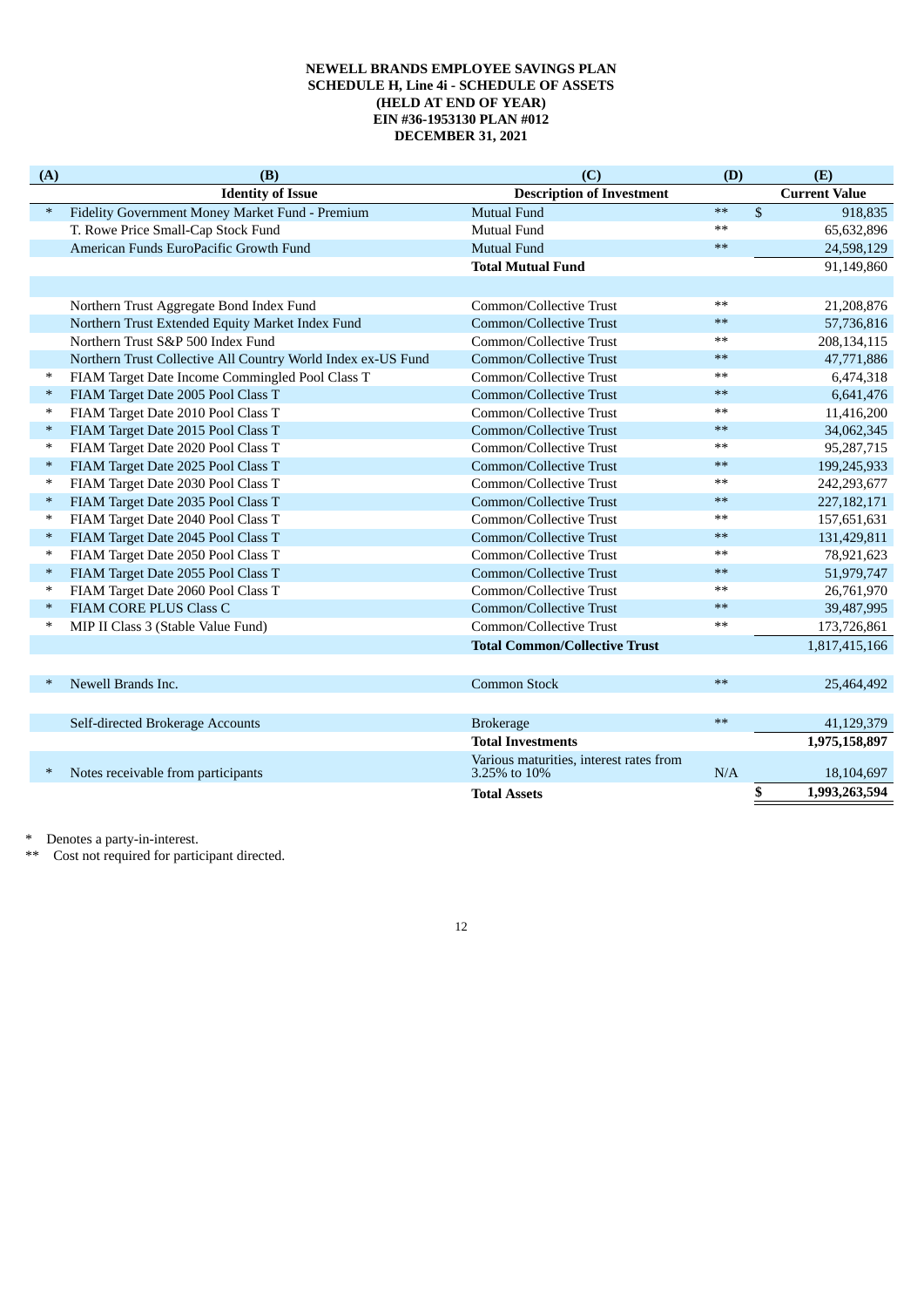## **Exhibits**

The following exhibit is filed as a part of this annual report:

Exhibit 23.1 Consent of [Independent](#page-14-0) Registered Public Accounting Firm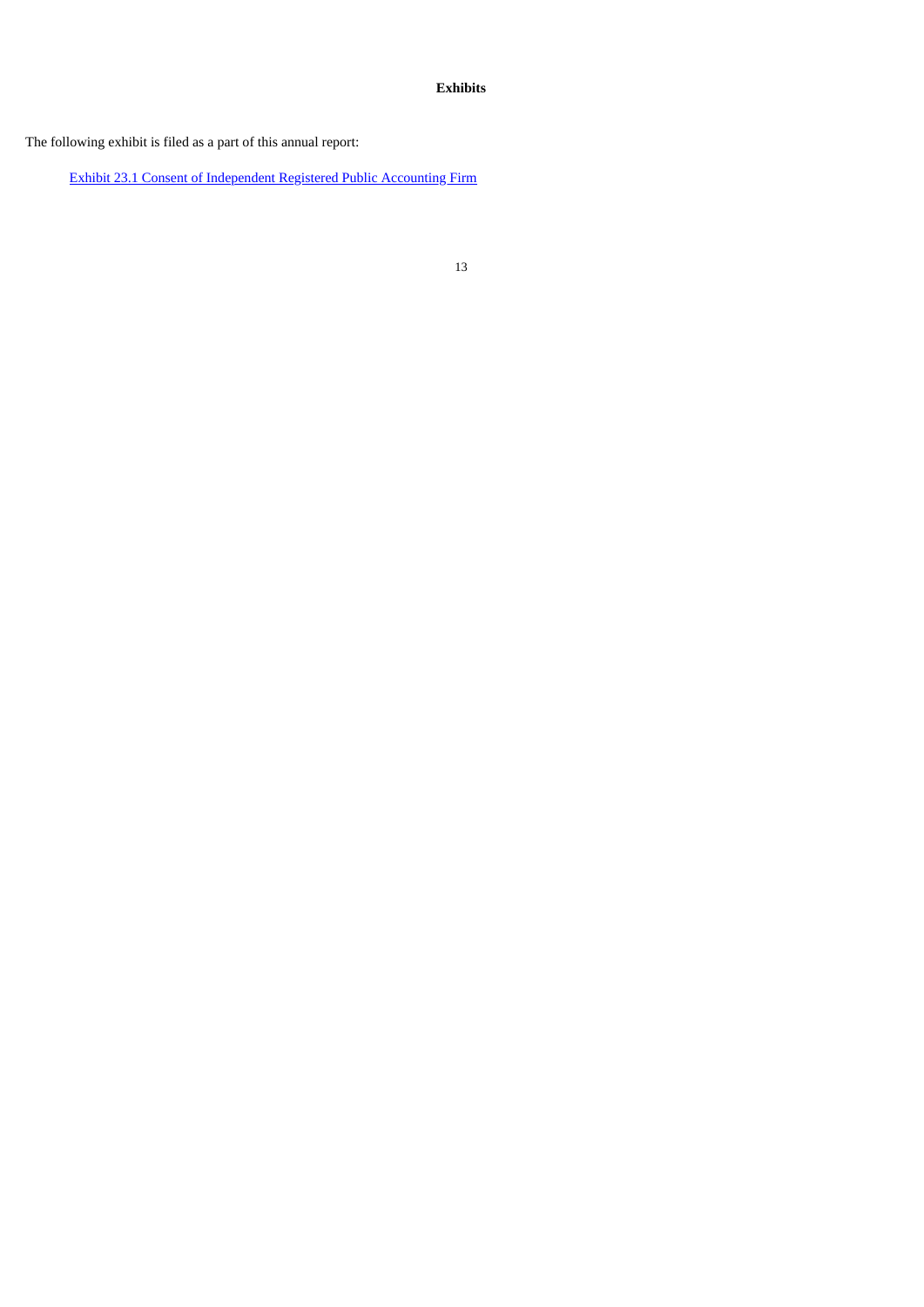## **Signatures**

<span id="page-13-0"></span>*The Plan.* Pursuant to the requirements of the Securities Exchange Act of 1934, as amended, the Plan has duly caused this annual report to be signed on its behalf by the undersigned hereunto duly authorized.

NEWELL BRANDS EMPLOYEE SAVINGS PLAN Date: May 26, 2022 /s/ Nick Brecker Nick Brecker, Newell Operating Company U.S. Benefits Administration Committee